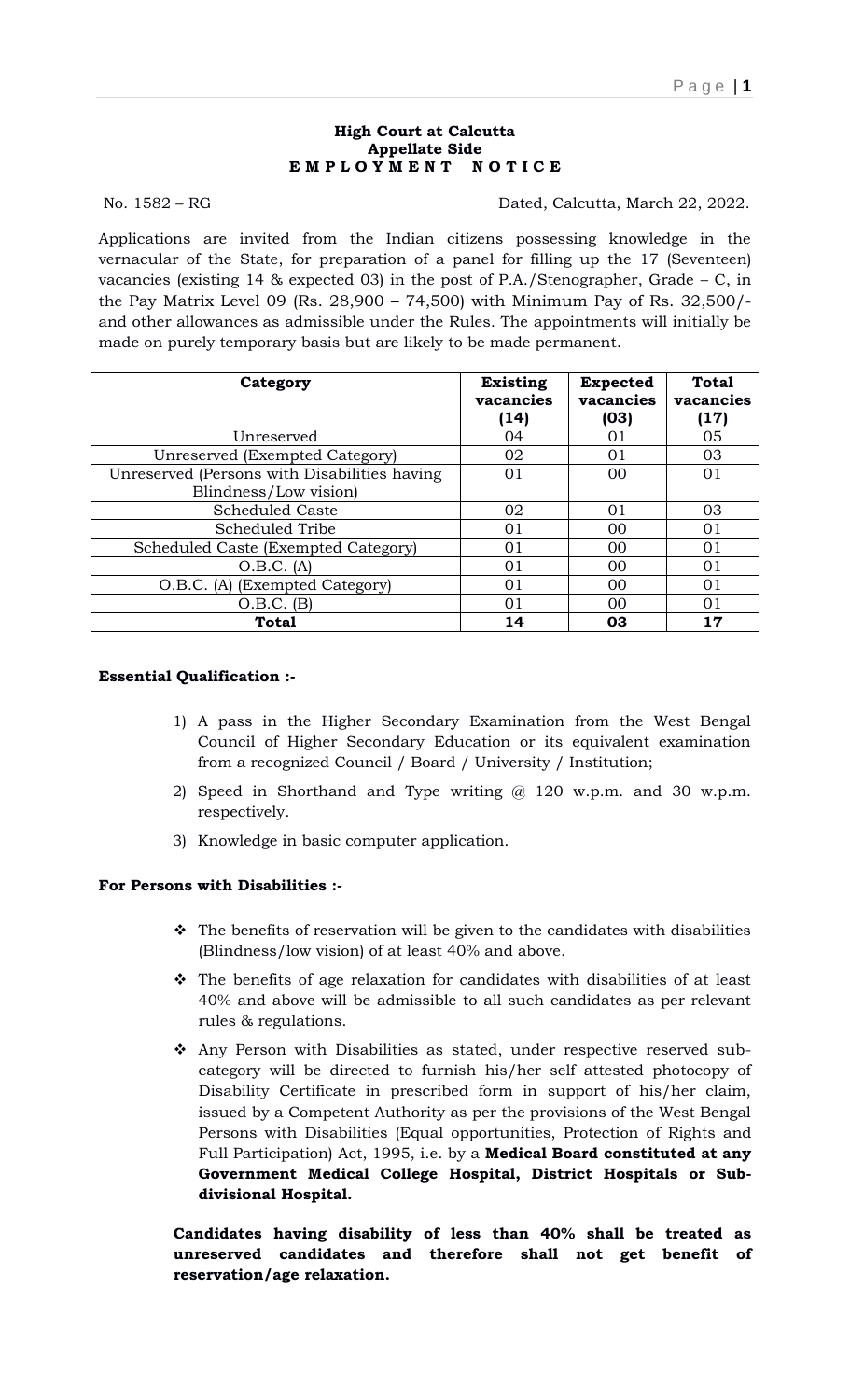## **Age –**

Not less than **18 years** and not more than **32 years** as on 1st day of January, 2022 (Upper age limit is relaxable by 5 years in case of S.C. and S.T. candidates of West Bengal only). In case of Persons with Disabilities, the upper age limit is relaxable upto 45 years.

## **Age as recorded in the Madhyamik or equivalent certificate will be accepted only.**

Upper age limit for the employees of the High Court, other Courts and Government who will apply through proper channel shall be 40 years, on condition that the candidates had joined his/her initial appointment prior to attaining the age of 32 years in terms of provisions of the West Bengal Services (Raising of Age Limit) Rules, 1981, which has been duly accepted and adopted by the High Court at Calcutta by way of amendment of the Calcutta High Court Service Rules, 1960 vide Notification No. 1609(A-G) – 29th March, 2013.

## **N.B.: The SC/ST/OBC(A)/OBC(B) candidates of other States shall be treated as Unreserved category candidates.**

The names of the eligible candidates belonging to Exempted category will be called from the respective authority /authorities.

## **Candidates belonging to Exempted Category may apply directly also.**

Candidates already in service under Govt. / Public Sector Undertakings / High Court and within the prescribed age-limit, must submit their applications through Proper Channel.

## **Fees :**

Each application must be accompanied by application fees of Rs. 800/- (Rs. 300/- for S.C./S.T. of West Bengal candidates only) only by Indian Postal Order, which must be purchased on a date after publication of this advertisement, and drawn in favour of the Registrar General, High Court, Calcutta, and payable at G.P.O. at Calcutta.

No fees need be given by the candidates belonging to Exempted categories whose names will be sponsored by the appropriate authorities.

# **This exemption of fees is not applicable to the candidates, belong to Exempted Category, applied directly without any sponsorship from the Labour Department, Government of West Bengal.**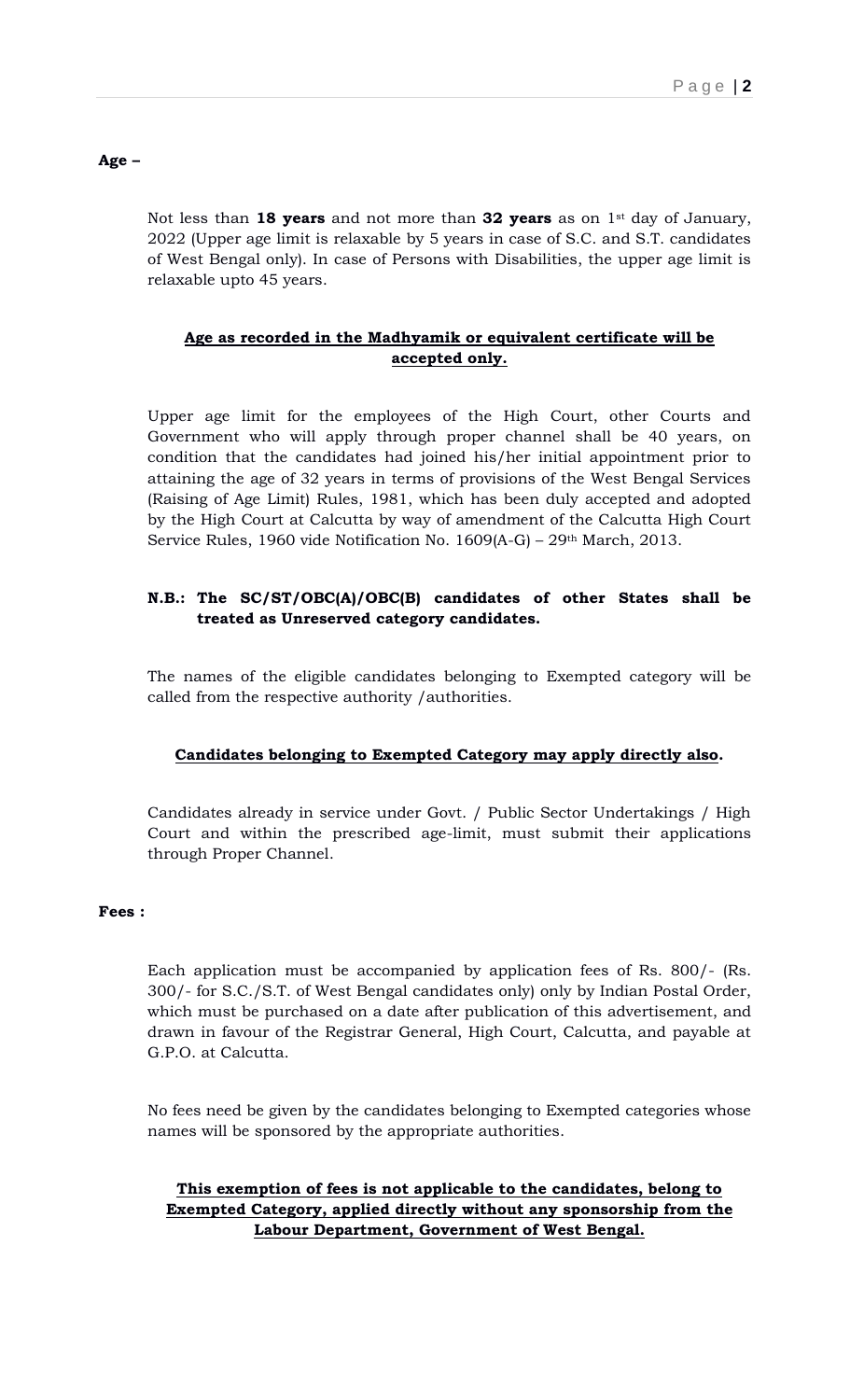### **Application Form :**

Eligible candidates may submit neatly hand-written or typed applications on plain paper of legal size (8.5" x 14"), addressed to the Registrar General, High Court, Calcutta, giving particulars as under :-

- **1)** Full name of the candidate (in capital letters)
- **2)** Father's/Husband's Name
- **3)** Category
- **4)** Date of Birth
- **5)** Actual age as on 01.01.2022
- **6)** Address (Present and Permanent, along with PIN code)
- **7)** Telephone/Mobile number (Mandatory)
- **8)** E-mail id (Mandatory)
- **9)** Educational Qualification
- **10)** Other Qualification
- **11)** Knowledge in Computer
- **12)** Speed in Shorthand and Typewriting
- **13)** Whether belongs to S.C./ S.T./ O.B.C (A)/O.B.C. (B)/ Persons with Disabilities (Blindness/low vision)
- **14)** Whether belongs to Exempted category, if yes, mention the Identity Card Number issued from the Labour Deptt. Govt. of West Bengal
- **15)** Present employment status, if any (with date of initial joining supported by NOC)
- **16)** Nationality
- **17)** Details of depositing application fees i.e. Indian Postal Order No., Date and Amount.

Full signature of the candidate with date must be given at the bottom of the application.

## **N.B. :- Statements made under Item No. 4, 9, 13, 14 & 15 above must be supported by the self-attested photo-copies of proper documents/ certificates.**

Incomplete applications/unsigned applications/applications submitted without proper application fees and requisite documents will be summarily rejected. The application fee is not refundable in any case nor can it be adjusted with any other selection process.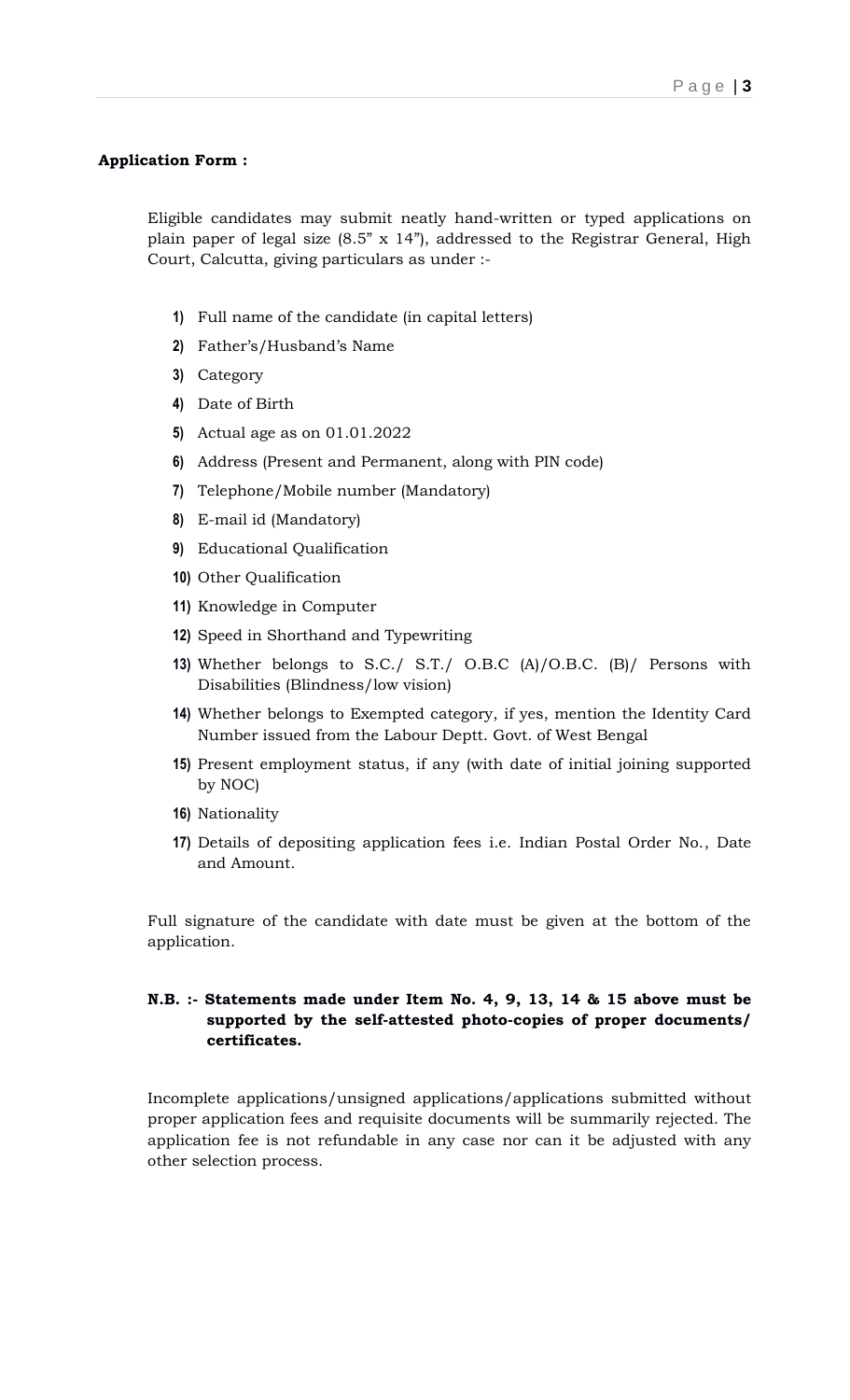## **Essential Supporting documents required :-**

- 1. Two recent and identical passport size (coloured) photographs duly signed by the candidate on the front portion of both (one to be pasted on the top right corner of the application and the other to be stitched/stapled with the application);
- 2. One self-addressed envelope of the size of 25 cm x 11 cm with postal stamp of Rs. 45/- for further communication through registered/speed post.
- 3. Photocopy of self-attested documents in support of date of birth (Madhyamik or equivalent certificate/admit card), educational qualifications (Higher Secondary or equivalent certificate).
- 4. Photocopy of Caste Certificate, in case of candidates desire *'castereservation'*.
- 5. Photocopy of *Certificate of Disability,* in case of candidates with Blindness/low vision, from competent authority.
- 6. Photocopy of valid Identity Card issued from the Labour Deptt. Govt. of West Bengal (Employment Exchange Card) in case of candidates, belong to *Exempted Category*.
- 7. "No objection certificate having date of initial joining" from concerned Employer in case of service-holders, and
- 8. Indian Postal Order to be enclosed with the application.

## **Mode of Selection :-**

### **Phase-I**

Candidates, whose applications are found in order in all respects, shall be required to undergo a test in Shorthand at the speed of 120 words per minute for 05 (five) minutes. The text is to be transcribed in own handwriting within 45 minutes thereafter.

### **Phase-II**

The candidates selected and shortlisted on the basis of the result of Phase-I test shall be required to undergo a further test in Shorthand at a speed of 120 w.p.m., to be followed by direct transcription of the text through the aid of a Computer at the speed of 30 w.p.m. The candidates will be given a further time of 10 minutes immediately after the completion of the dictation before they are asked to transcribe the text, for verification of the outlines.

A panel of selected candidates shall be prepared and the same shall stand lapsed on expiry of one year from the date of its notification or on filling up the notified vacancies, whichever is earlier.

In case of any dispute, the decision of The Hon'ble the Chief Justice/ The Hon'ble Acting Chief Justice shall be final.